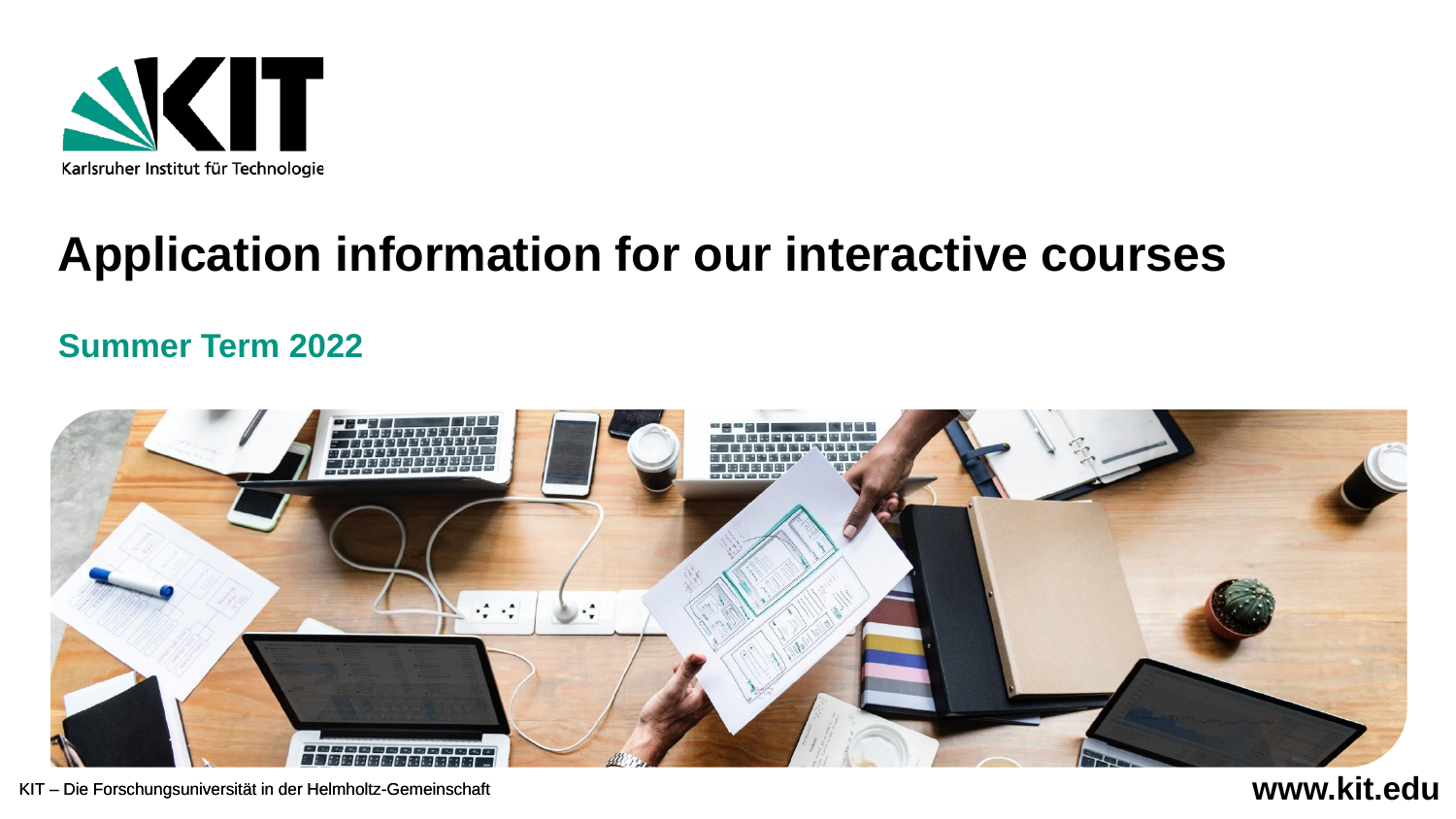# **Digital Marketing and Sales in B2B (English)**



#### **Course Profile**

The kick-off gives insights into the following topics:

- Digital marketing approaches for the B2B sector
- Development of digital strategies
- Usage of digital marketing channels
- Measurement of digital KPIs

Afterwards the contents are applied and presented by teams within a case study format.





Dr. Anja Konhäuser, Managing Partner at OMMAX

**Lecturer**



#### **Maximum Size**

20 participants (in teams of 2-4)

#### **Dates (attendance compulsory)**

#### **Lecture**

May 18, 2022, 11.00 am – 4.00 pm, Building 20.21, Room 115 (In Presence)

May 19, 2022, 9.00 am – 2.00 pm, Building 20.21, Room 115 (In Presence)

#### **Presentation**

June 15, 2022, 10.00 am – 5.00 pm Building 20.21, Room 115 (In Presence)

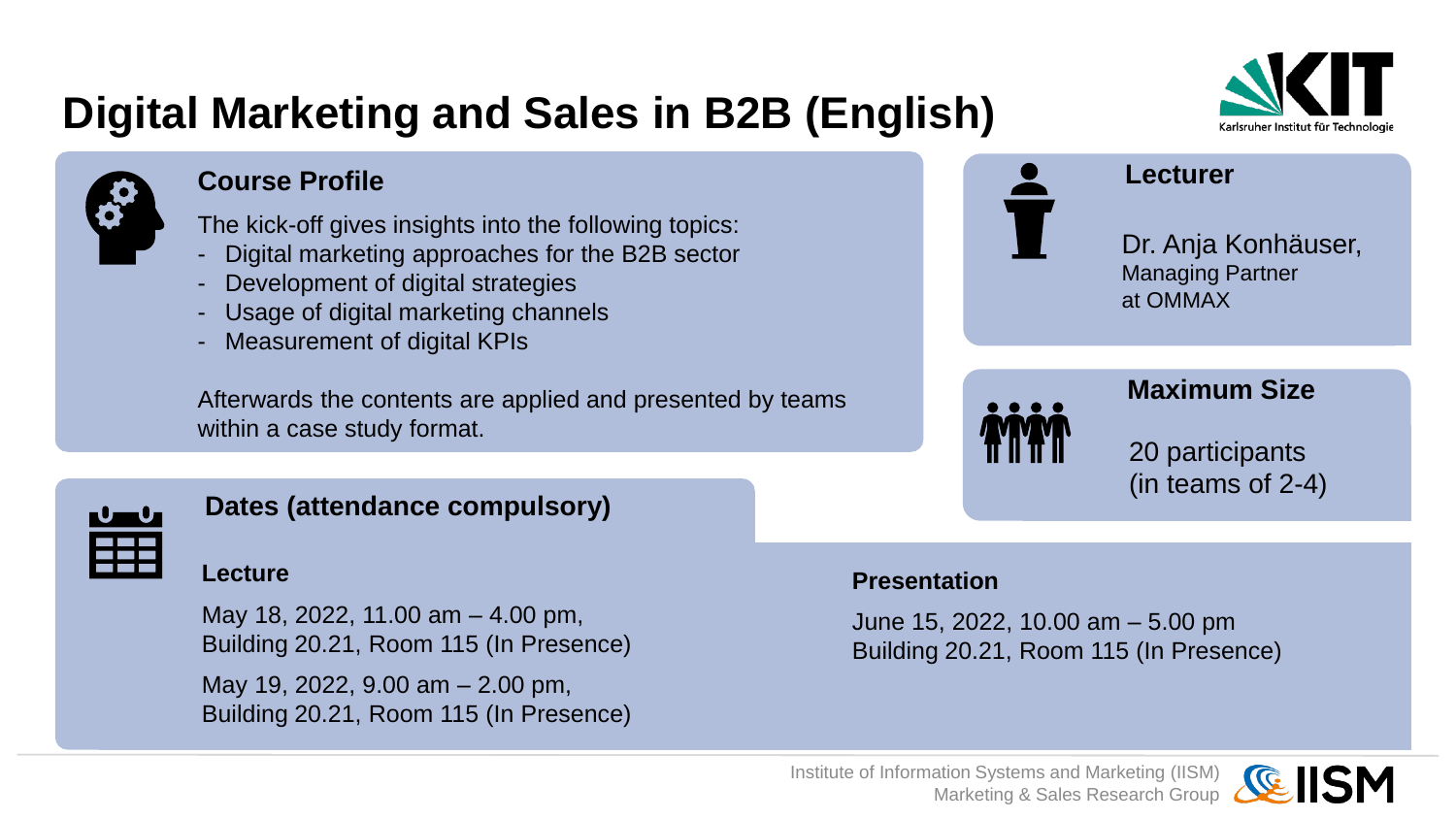# **Pricing Excellence (English)**



#### **Course Profile**

The kick-off will provide an overview on:

- Theoretical foundations of price setting of product prices (list) prices) and customer net prices (discounting)
- Theoretical background on price execution & price monitoring

Students will then work in teams to solve a pricing case study and present their results.





**Lecturer**

Dr. Fabian Bill, Senior Sales Excellence Manager at SCHOTT



#### **Maximum Size**

16 participants (in teams of 2-4)

#### **Dates (attendance compulsory)**

#### **Lecture**

May 25, 2022, 9.00 am - 5.00 pm, Building 20.21, Room 115 (In Presence)

#### **Presentation**

June 22, 2021, 10.00 am – 5.00 pm Building 20.21, Room 115 (In Presence)

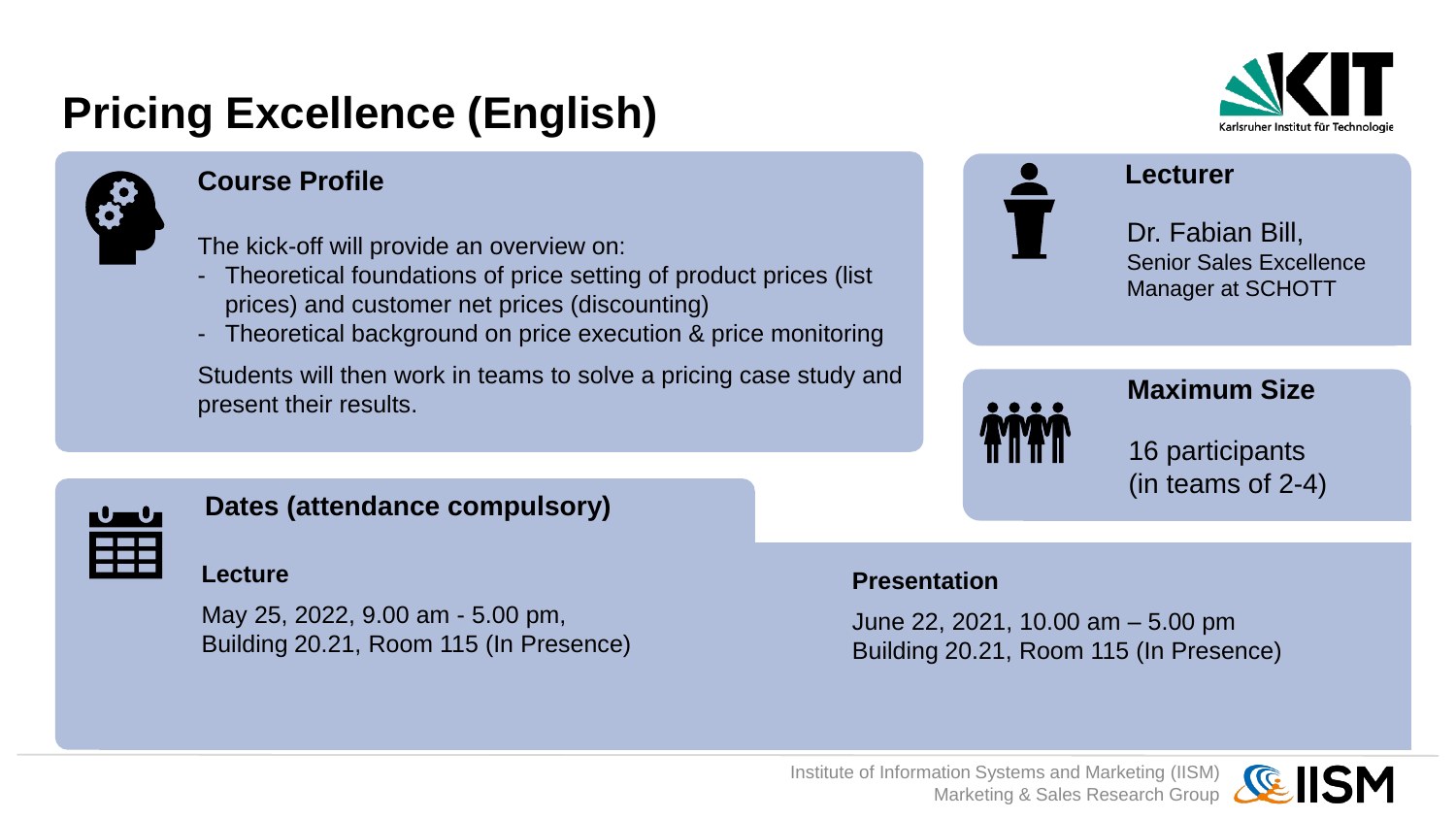### **Online-Konzepte für Karlsruher Innenstadthändler (Deutsch)**





#### **Kursprofil**

Im Theorieteil (Kick-off) vermittelt die KME Karlsruhe Marketing und Event GmbH (Citymarketing) anwendungsorientierte Kompetenzen zu spezifischen Instrumenten im Online Marketing, z.B. Content/Social Media/Search Engine/Ad Management. Im Praxisteil kooperieren Studierendenteams mit jeweils einem realen Händler. Über eine Analyse des Online-Auftritts werden konkrete Optimierungspotentiale identifiziert, digitale Lösungen entwickelt und implementiert und Ergebnisse dokumentiert.



**Dozent**

Prof. Dr. Martin Klarmann/Mitarbeiter, KME GmbH

20 TeilnehmerInnen (2-4 Studierende/Team)

**Maximum Size**



### **Termine (Anwesenheitspflicht)**

### **Kick-off Veranstaltung**

12. Mai 2022, 9.00 - 12.00 Uhr, Geb. 01.93 Seminarraum K1 (in Präsenz)

#### **Präsentationen**

02. Juni 2022, 14.00 – 17.00 Uhr Geb. 01.93 Seminarraum K1 (in Präsenz)

29. Juni 2022, 14.00 – 18.30 Uhr Geb. 01.93 Seminarraum K1 (in Präsenz)